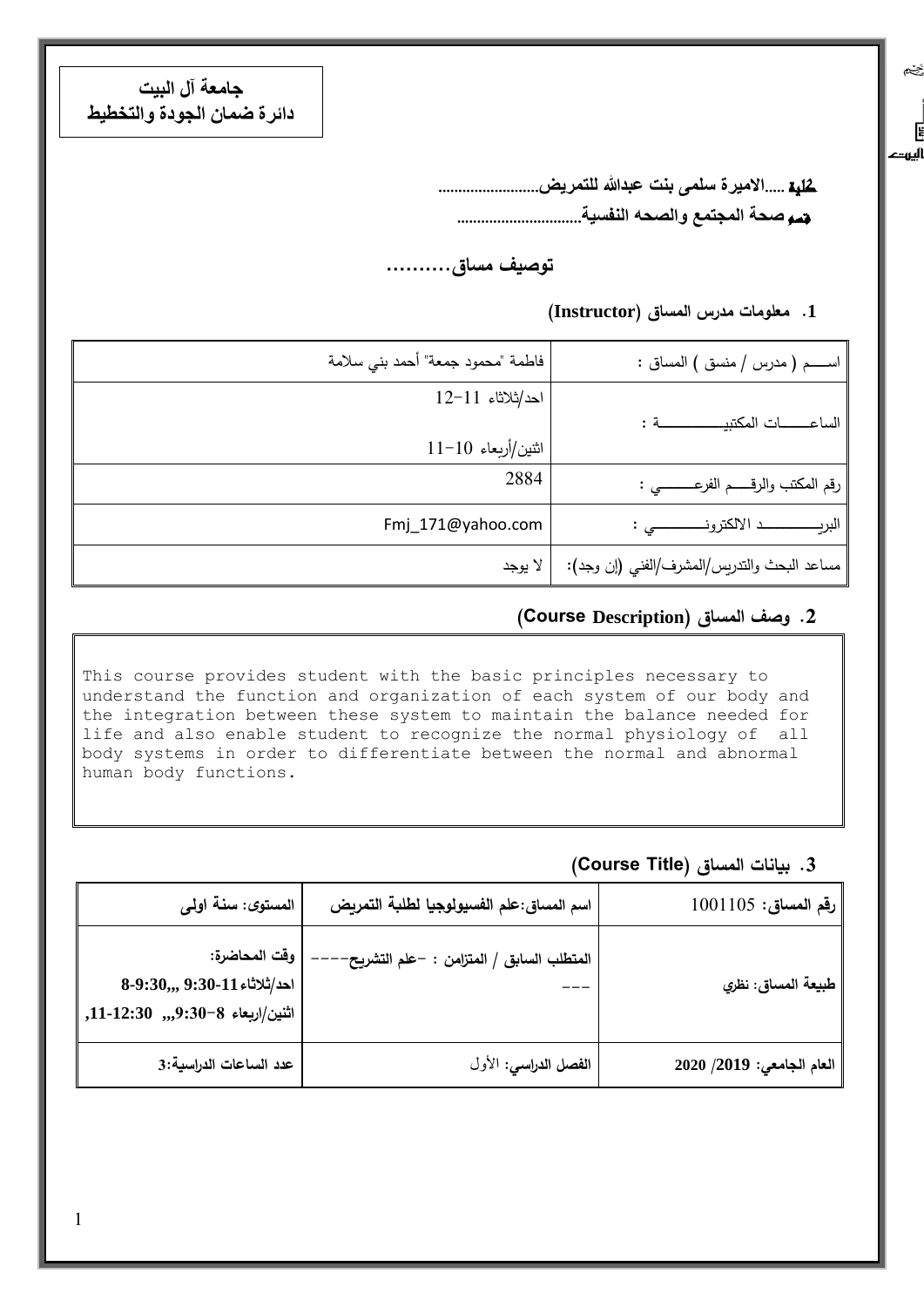## **.4 أهداف المساق ) Objectives Course)**

| Students should understand the basic principles of homeostasis.                                                    |  |
|--------------------------------------------------------------------------------------------------------------------|--|
| Students should be able to know the body systems parts and function.                                               |  |
| Students should know the functional unit of each system.                                                           |  |
| Communication skills will be developed by encouraging student<br>participation in discussion and asking questions. |  |

**(Intended Student Learning Outcomes) التعلم مخرجات .5 )المعرفة والمهارات والكفايات(**

يفترض بالطالب بعد دراسته لهذا المساق أن يكون قادرا على:

- Students should understanding the basic principles in physiology, with some practical connections to everyday life.
- Students should be able to integrate homeostasis principles with physiology.
- Students should understand the role of hormones in the metabolism.
- Student should gain thinking and analysis skills in physiology.
- Student should gain thinking and analysis skills in physiology

#### **.6 محتوى المساق )Content Course)**

| الموضـــوع                                   | الأسبوع |
|----------------------------------------------|---------|
| Syllabus and introduction.                   | الأول   |
| Introduction to physiology and homeostasis   | الثاني  |
| The plasma membrane and membrane potential   | الثالث  |
| Muscle physiology and respiratory physiology | الرابع  |
| الامتحان الأول                               |         |
| Cardiac physiology                           | الخامس  |
| The blood vessels and blood pressure         | السادس  |
| The Central nervous system                   | السابع  |
| الامتحان الثانى                              |         |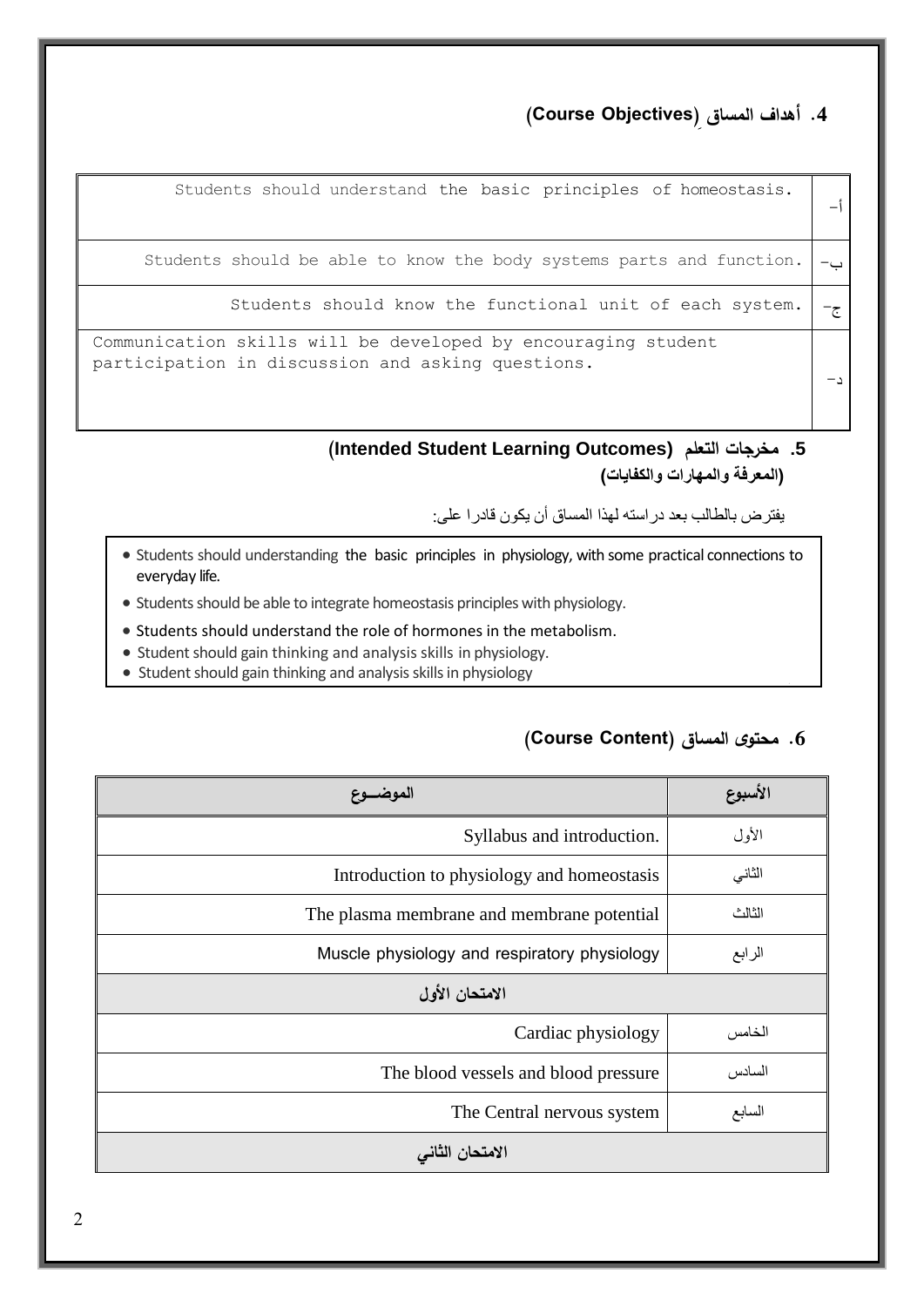| The Autonomic nervous system | الثامن  |
|------------------------------|---------|
| The Endocrine system         | التاسع  |
| The Urinary system           | المعاشر |
| الامتحان النهائي             |         |

**.7 است ارتيجيات التعليم والتعلم وطرق التقويم**

# **)Teaching and learning Strategies and Evaluation Methods(**

| <b>نوع التقويم/القياس</b><br>(امتحا <i>ن عروض ص</i> فية/مناقشة/واجبات) | أنشطة التعلم        | استراتيجيات<br>التدريس      | مخرجات التعلم                                  | ت              |
|------------------------------------------------------------------------|---------------------|-----------------------------|------------------------------------------------|----------------|
| مناقشة/واجبات                                                          | Group<br>discussion | Power point<br>presentation | <b>Homeostasis</b>                             | 1              |
| مناقشة/و اجبات                                                         | Group<br>discussion | Power point<br>presentation | <b>Membrane</b><br>potential                   | 2              |
| مناقشة واجبات                                                          | Group<br>discussion | Power point<br>presentation | <b>Muscle</b><br>physiology                    | 3              |
| مناقشة/واجبات                                                          | Group<br>discussion | Power point<br>presentation | Cardiovascular<br>physiology                   | $\overline{4}$ |
| مناقشة/و اجبات                                                         | Group<br>discussion | Power point<br>presentation | <b>Central</b><br>nervous system<br>physiology | 5              |
| مناقشة/و اجبات                                                         | Group<br>discussion | Power point<br>presentation | <b>Endocrine</b><br>physiology                 | 6              |

# **.8 تقييم الطلبة )Assessment)**

| توزيع الدرجات لكل أسلوب | توقيت التقييم             | الأساليب المستخدمة                   |
|-------------------------|---------------------------|--------------------------------------|
|                         | خلال الفصل                | 1–أعمال الفصل: (تقرير ، وظائف، حضور) |
| 25 علامة                | الأسبوع السابع            | 2–امتحان تحريري أول                  |
| 25 علامة                | الأسبوع الثاني عشر        | 2–امتحان تحريري ثاني                 |
| 50 علامة                | أسبوع الامتحانات النهائية | 3–امتحان تحريري نهائي                |

## **.9 الكتاب المقرر )Book Text)**

| المرجع الرئيس            | <b>Essentials of Physiology</b> |
|--------------------------|---------------------------------|
| المؤلف                   | lauralee Sherwood               |
| الناشر                   | Yolanda Cossio                  |
| السنة                    | 2012                            |
| الطبعة                   | 4 <sup>th</sup>                 |
| الموقع الالكتروني للمرجع | www.cengagebrain.com            |